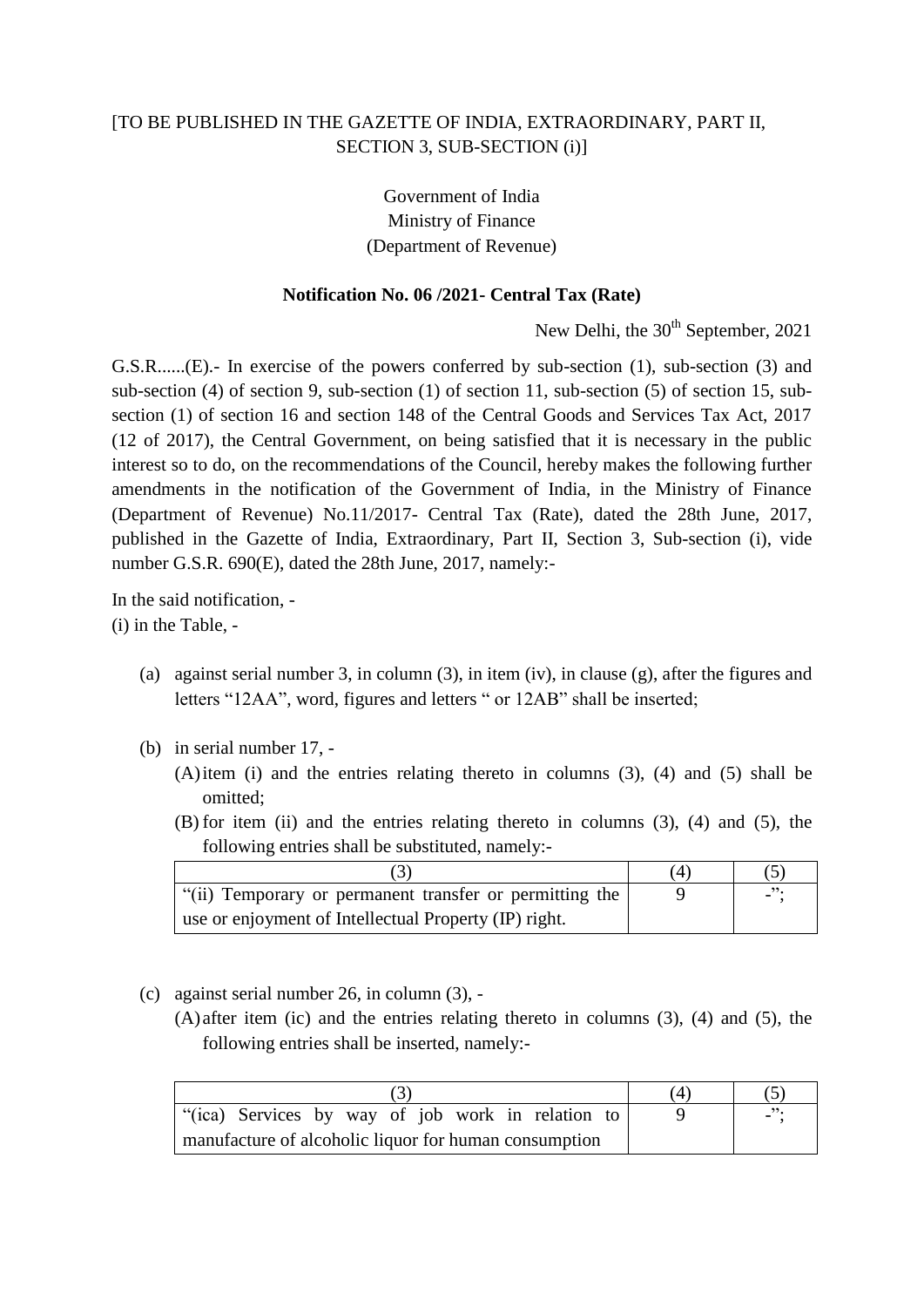- (B) in item (id), for the brackets, letters and word "(i), (ia), (ib) and (ic)", the brackets, letters and word "(i), (ia), (ib), (ic) and (ica)" shall be substituted;
- (C) in item (iv), for the brackets, letters and word "(i), (ia), (ib), (ic), (id), (ii), (iia) and (iii)", the brackets, letters and word "(i), (ia), (ib), (ic), (ica), (id), (ii), (iia) and (iii)" shall be substituted;
- (d) against serial number 27,-
	- (A)item (i) and the entries relating thereto in columns (3), (4) and (5) shall be omitted;
	- (B) for item (ii) and the entries relating thereto in columns (3), (4) and (5), the following entries shall be substituted, namely:-

| "Other manufacturing services; publishing, printing and |  |
|---------------------------------------------------------|--|
| reproduction services; material recovery services       |  |

(e) against serial number 34, for items (iii) and (iiia) and the entries relating thereto in columns (3), (4) and (5), following items and entries shall be substituted, namely:-

| 3                                                          | 4  | $\left(5\right)$ |
|------------------------------------------------------------|----|------------------|
| "(iii) Services by way of admission to;                    | 9  |                  |
| (a) theme parks, water parks and any other place having    |    |                  |
| joy rides, merry-go rounds, go carting, or                 |    |                  |
| $(b)$ ballet, $-$                                          |    |                  |
| other than any place covered by (iiia) below               |    |                  |
| (iiia) Services by way of admission to (a) casinos or race | 14 | $\cdot$          |
| clubs or any place having casinos or race clubs or (b)     |    |                  |
| sporting events like Indian Premier League.                |    |                  |

(f) against serial number 38, in column (3), in Explanation, for the figures, words and letter " 234 of Schedule I", the figures, letter and words " 201A of Schedule II" shall be substituted;

(ii) in the "Annexure: Scheme of Classification of Services", after serial number 118 and the entries relating thereto, the following shall be inserted, namely:-

| $\left(1\right)$ |                    |        | 4                                                                                  |
|------------------|--------------------|--------|------------------------------------------------------------------------------------|
| "118a            | <b>Group 99654</b> |        | Multimodal Transport of goods from a<br>place in India to another place in India   |
| 118b             |                    | 996541 | Multimodal Transport of goods from a<br>place in India to another place in India". |